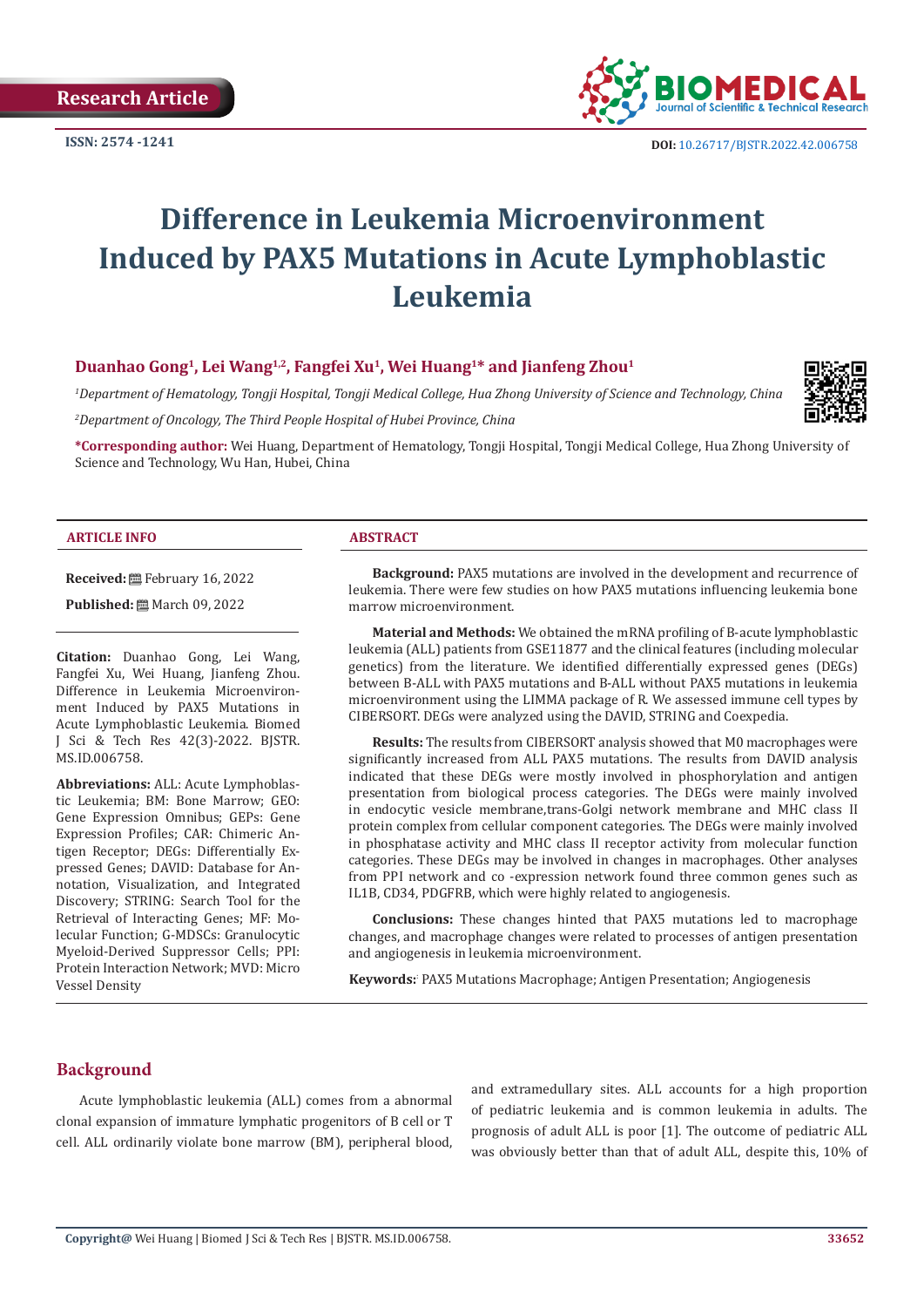pediatric ALL relapse [1]. PAX5 (paired box domain gene 5) is one of the important genes which encodes a paired box domain transcription factor. PAX5 is essential for B-cell differentiation. PAX5 not only activates genes necessary for B cell differentiation, but also inhibits genes associated with lineage transformation [2]. PAX5 mutations were detected often in both childhood and adult B-ALL [3-5]. PAX5 mutations are an independent poor prognostic factor for disease-free survival in B-ALL children [6]. So PAX5 mutation plays an important role in the onset and recurrence of leukemia. The tumor microenvironment obviously influences therapeutic effect and clinical outcome. Tumor immune escape and angiogenesis takes part in tumorigenesis and relapse of ALL. T lymphocytes within the tumor microenvironment are preferred immune cells for targeting cancer. In addition to T cells, other immune cells also play a crucial part in leukemia immunity. Various cell populations shape the tumor microenvironment and mediate tumor immune escape through multiple interactions [7].

Except T cells, macrophages have become one of the most comprehensively investigated immune cell types within the tumor immune microenvironment. There is dual role of macrophage in terms of tumor immunity and the dual role of macrophage depends on the phenotype and metabolism of macrophage [8]. Except immune cells and tumor cells, tumor microenvironment consisted of endothelial cells, fibroblasts, extracellular matrix, cytokines. Endothelial cells are not only involved in angiogenesis, but also involved in tumor immune escape [9]. Among tumor cells, immune cells and stroma, there are intense communications via cell–cell contact-dependent mechanisms and/or soluble messengers [9]. Different mutations of tumor cells lead to different ways of immune escape. Mutations of P53 induced low T-cell infiltration [10] and angiogenesis [11] within the tumor. In previous research, PAX5 haploinsufficiency promoting leukemia may be related to immune tolerance [12]. Recent report suggested that PAX5 mutations took part in B-ALL relapse after treatment using anti CD19 chimeric antigen receptor (CAR) T -cell [13,14]. The understanding of PAX5 alterations-inducing changes in leukemia microenvironment is beneficial to understand the role of PAX5 alterations in the onset and recurrence of leukemia. In our research, we used bioinformatics analysis methods to estimate divergence of immune cells and to characterize differentially expressed genes (DEGs) between ALL with PAX5 mutations and ALL without PAX5 mutations in leukemia microenvironment.

# **Materials and Methods**

#### **Data Preparation**

The mRNA expression profiling of B-ALL patients was acquired from Gene Expression Omnibus (GEO [http://www.ncbi.nlm.nih.](http://www.ncbi.nlm.nih.gov/geo) [gov/geo,](http://www.ncbi.nlm.nih.gov/geo) accession number: GSE11877). In the patients analyzed, there were 134 patients that underwent PAX5 mutations test. 70 of the 134 patients tested were positive for negative, and 64 of the 134 patients tested were negative for PAX5 mutations (Supplementary material Tab 1) [15-17].

#### **Analysis of Differentially Expressed Genes (DEGs)**

After the gene expression data were converted to standard annotation files, identification of DEGs was carried out using the LIMMA package of R [18]. The DEGs between ALL with PAX5 mutations and ALL without PAX5 mutations were identified using the standard of P value ≤ 0.01.

#### **Evaluation of Immune Cell Ratio**

CIBERSORT, as an online software, can evaluate the cell constituent of tissues based on normalized gene expression profiles (GEPs). We used this algorithm to evaluate the relative components of immune cell types of bone marrow of B-ALL [19]. Simply, the gene expression profiles were converted to standard annotation files and were submitted to the CIBERSORT web portal [\(http://cibersort.](http://cibersort.stanford.edu/) [stanford.edu/\)](http://cibersort.stanford.edu/). 22 immune cell types were set as the signature gene file. The analysis was conducted with 1,000 permutations. The immune cell types in bone marrow included T cells (Tfh cells, resting memory CD4+ T cells, activated memory CD4+ T cells, γδ T cells, CD8+ T cells, Tregs, naïve CD4+ T cells), B cells (memory B cells, naïve B cells, plasma cells), NK cells (activated NK cells and resting NK cells), macrophages (M0, M1, M2), activated and resting mast cells, activated and resting dendritic cells, neutrophils, monocytes, and eosinophils.

#### **Functional Annotation Clustering of Degs by the DAVID**

The DAVID (Database for Annotation, Visualization and Integrated Discovery) contains an integrated biological knowledge base and analytic tools, for extracting biological meaning from large gene lists [20]. The GO analyses of DEGs in the two clusters of the highest enrichment score were performed by the DAVID online database with P<0.05 set as statistically significant.

# **Construction of Protein Protein Interaction Network (PPI Network) and Co-Expression Network**

The online database STRING (Search Tool for the Retrieval of Interacting Genes) offers particularly wide coverage and ease of access to protein interaction information [21]. The interactions between DEGs in the two clusters of the highest enrichment score using DAVID were derived based on STRING and the associations with a correlation coefficient > 0.4 were recognized as PPIs. These hub genes were strongly correlated with other genes (connected with >5 proteins). Coexpedia is a database of context-associated coexpression networks inferred from individual series of microarray samples of human and mouse of GEO. The co-expression network analyzed by Coexpedia ([http://www.coexpedia.org/\)](http://www.coexpedia.org/) [22]. Genes with score ≥2 were selected as hub genes.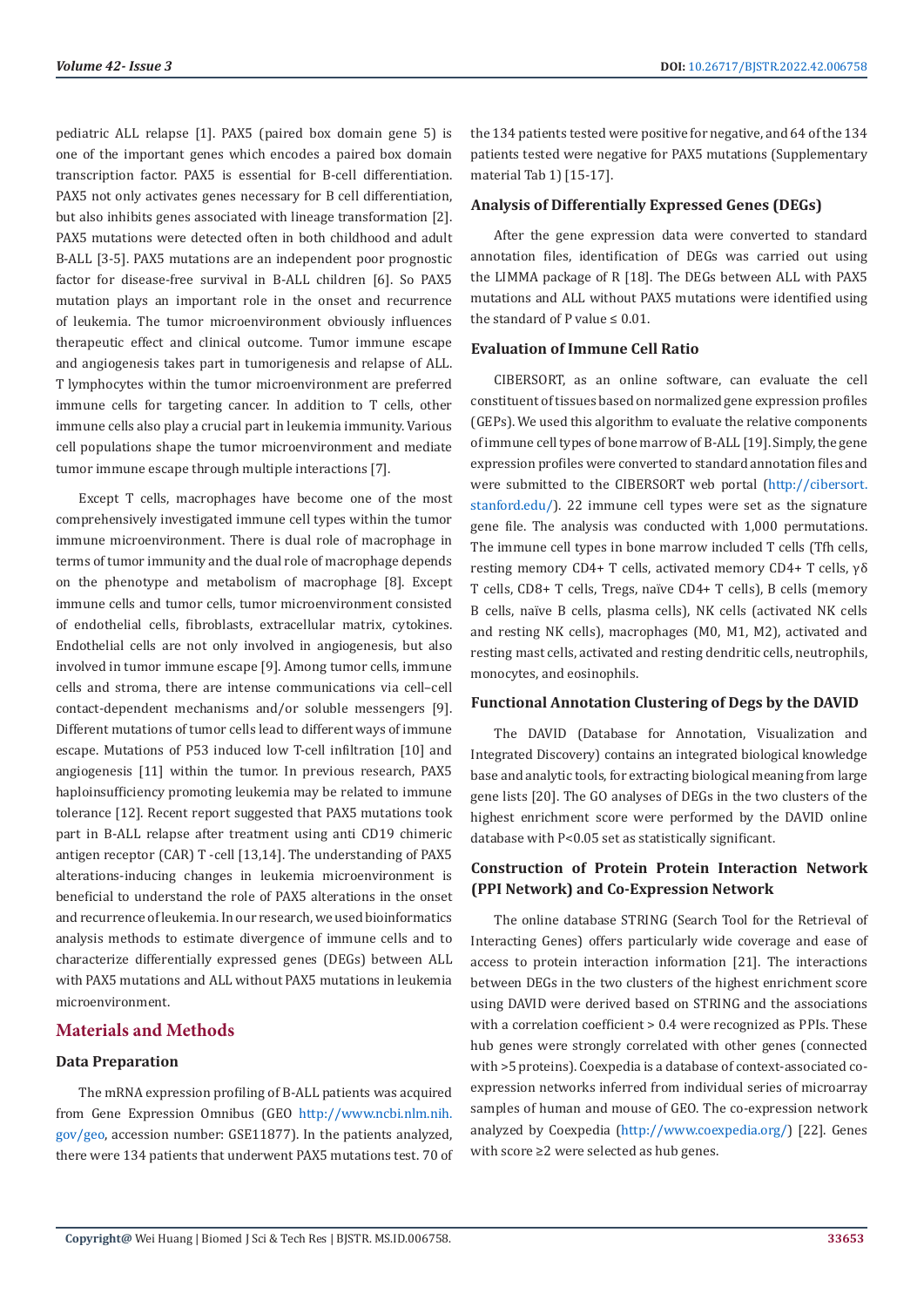# **Result**

# **Identification of Degs Between all with Pax5 Mutations and Without Pax5 Mutations**

Based on the screening criteria (p-value of <0.01), there were 352 DEGs. There were 199 up-regulated DEGs and 153 downregulated DEGs (Supplementary material Tab 2). The estimation of bone marrow immune cell types of B-ALL. We first estimated the proportion of bone marrow immune cell types of B-ALL by the CIBERSORT software. The ratio of various immune cells was shown in (Figure 1). There were not statistically difference in the percentages of bone marrow T cells subtypes except follicular helper (Tfh) cells between PAX5 mutations B-ALL and wild type B-ALL. Apart from T cell subgroups, the proportions of macrophages and activated mast cells had obvious differences between two groups. The percentages of M0 cells in PAX5 mutations B-ALL was high and had obvious differences compared with PAX5 wild type B-ALL (p<0.001).



**Figure 1:** The compositions of immune cell subsets in bone marrow of B-ALL.

**Note:** The violin plot showed the percentage difference of immune cell subsets between B-ALL with PAX5 mutations(n=70) and B-ALL without PAX5 mutations(n=64).

\*Means  $p < 0.05$ ; \*\* means  $p < 0.01$ ; \*\*\* means  $p < 0.001$ .

#### **Functional Annotation Clustering of Degs and go Analysis**

352 DEGs were clustered for functional annotation using DAVID, there were 53 annotation clusters (Supplementary material Tab 3). In order to better understanding functions of the DEGs, the GO biological process (BP), GO cellular component (CC), GO molecular function (MF) analyses were performed in the two clusters of the highest enrichment score $(p<0.05)$ . GO analysis hinted that the DEGs analyzed between PAX5 mutations ALL and wild type ALL were classified in 5 significant BP categories, 3 significant MF categories and 3 significant CC categories (Table 1). From BP analyses, most were clustered in antigen presentation including antigen presentation via MHC class II and protein

dephosphorylation, especially tyrosine dephosphorylation. From CC analyses, most were clustered in MHC class II protein complex, trans-Golgi network membrane and endocytic vesicle membrane which were necessary for biological processes of antigen presentation [23]. From MF analyses, most were clustered in MHC class II receptor activity, protein tyrosine phosphatases (PTPs) activity which were required for extensive biological processes including antigen presentation [24]. GO analysis showed that most of these DEGs were MHC class II genes and PTPs genes, which reflected antigen presentation differences in biological processes, cellular component and molecular function. These DEGs may be involved in changes in macrophages.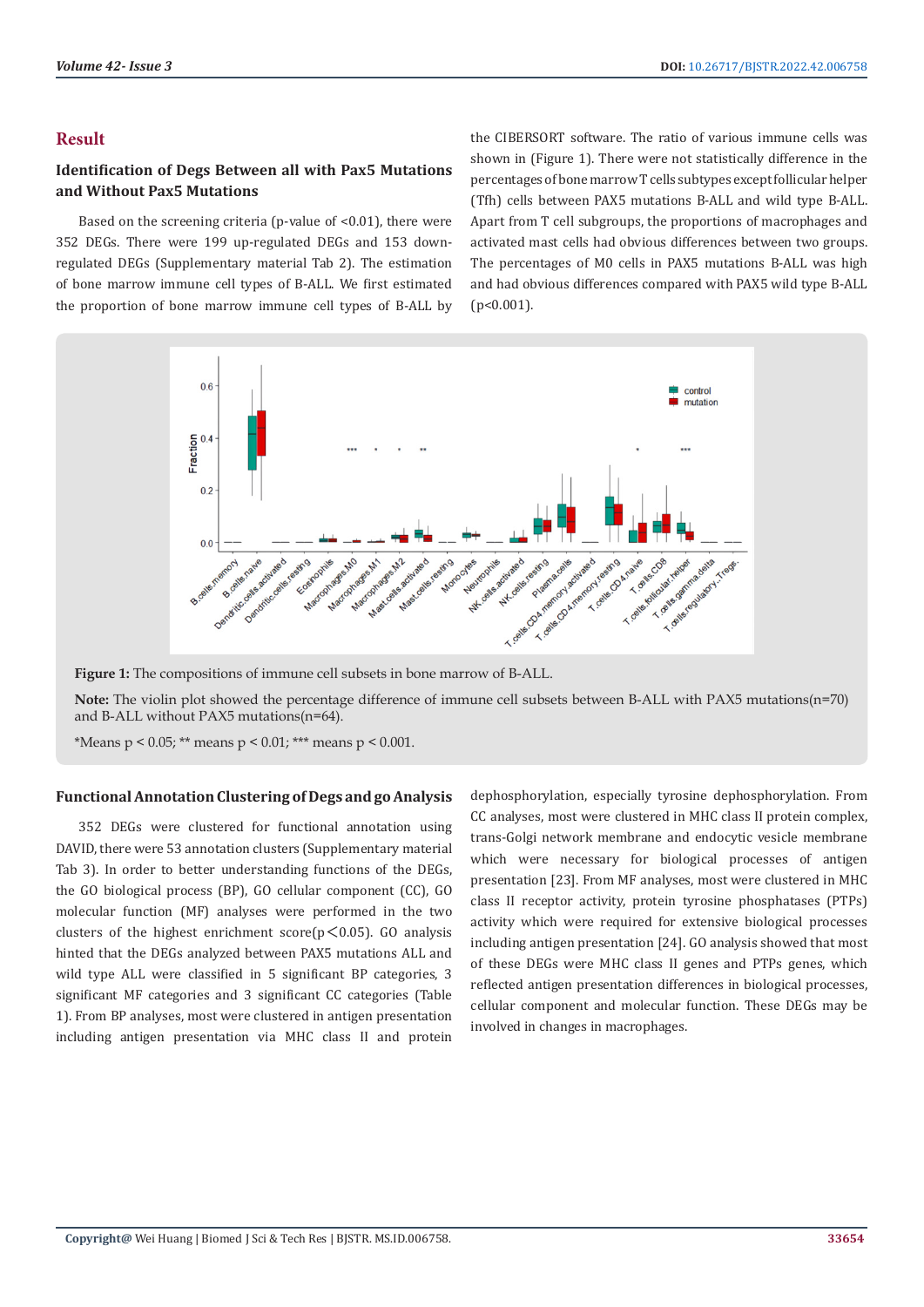| Category                                            | <b>Term</b>                                                                                                  | Count          | Genes                                                                   |
|-----------------------------------------------------|--------------------------------------------------------------------------------------------------------------|----------------|-------------------------------------------------------------------------|
| <b>Annotation Cluster 1 (Enrichment Score: 3)</b>   |                                                                                                              |                |                                                                         |
| <b>GOTERM BP DIRECT</b>                             | $G0:0035335$ ~peptidyl tyrosine dephosphorylation                                                            | 8              | MTMR1, PTPN1, PTPRE, PTPRM, PTPRK, PTPN12, PTPN23,<br>PTPN <sub>2</sub> |
| GOTERM_BP_DIRECT                                    | $G0:0046627$ ~ negative regulation of insulin recep-<br>tor signaling pathway                                | $\overline{4}$ | PTPN1, PTPRE, IL1B, PTPN2                                               |
| <b>GOTERM BP DIRECT</b>                             | GO:0006470~protein dephosphorylation                                                                         | 7              | PHLPP2, PTPN1, PTPRE, PHLPP1, PTPRM, PTPRK, PTPN12                      |
| GOTERM_MF_DIRECT                                    | $G0:0004725$ ~protein tyrosine phosphatase activity                                                          | 8              | MTMR1, PTPN1, PTPRE, PTPRM, PTPRK, PTPN12, PTPN23,<br>PTPN2             |
| GOTERM_MF_DIRECT                                    | GO:0005001~transmembrane receptor protein<br>tyrosine phosphatase activity                                   | 3              | PTPRE. PTPRM. PTPRK                                                     |
| <b>Annotation Cluster 2 (Enrichment Score: 1.5)</b> |                                                                                                              |                |                                                                         |
| GOTERM_BP_DIRECT                                    | $G0:0002504$ ~antigen processing and presentation<br>of peptide or polysaccharide antigen via MHC class<br>Н | 4              | HLA-DMB, HLA-DRB4, HLA-DQA1, HLA-DQB1                                   |
| GOTERM_BP_DIRECT                                    | $G0:0019882$ ~antigen processing and presentation                                                            | 5              | HLA-DMB, HLA-DRB4, HLA-DQA1, RELB, HLA-DQB1                             |
| GOTERM_MF_DIRECT                                    | GO:0032395~MHC class II receptor activity                                                                    | 3              | HLA-DRB4, HLA-DOA1, HLA-DOB1                                            |
| GOTERM_CC_DIRECT                                    | GO:0030666~endocytic vesicle membrane                                                                        | 7              | SCARB1, CACNG8, HLA-DRB4, LRP1, STAB1, HLA-DQA1,<br>HLA-DOB1            |
| GOTERM_CC_DIRECT                                    | GO:0032588~trans-Golgi network membrane                                                                      | $\overline{7}$ | HLA-DRB4, GNAS, COG2, AP4B1, LLGL1, HLA-DQA1, HLA-<br>DOB1              |
| <b>GOTERM CC DIRECT</b>                             | GO:0042613~MHC class II protein complex                                                                      | 4              | HLA-DMB, HLA-DRB4, HLA-DOA1, HLA-DOB1                                   |

Table 1: Functional classification of DEGs in the two clusters of the highest enrichment score(p < 0.05).

**Note:** GOTERM\_BP\_DIRECT: GO biological process categories, GOTERM\_CC\_DIRECT: GO cellular component categories, GOTERM\_MF\_DIRECT: GO molecular function categories

# **Construction of PPI Network and Co -Expression Network**

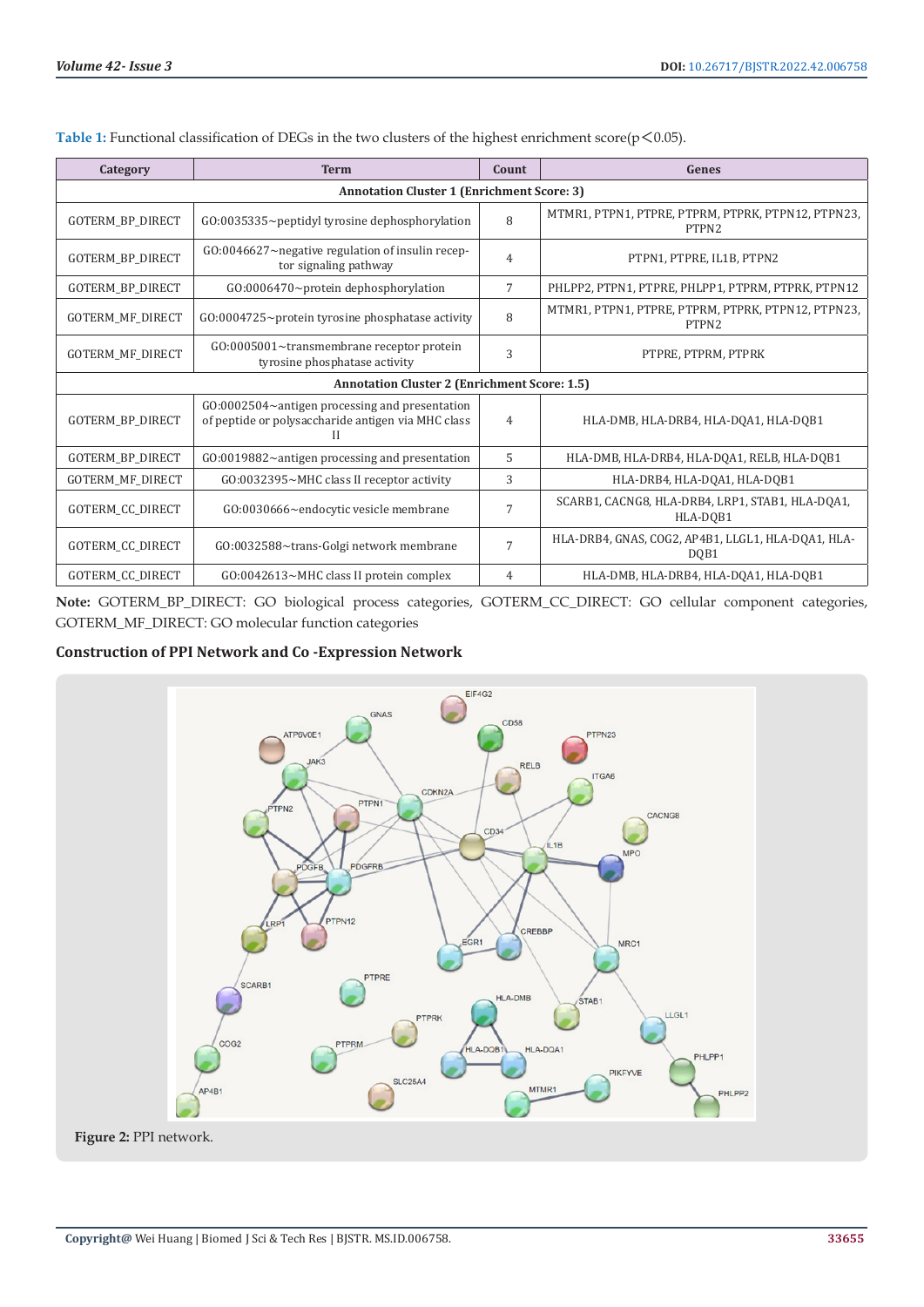39 DEGs in the two clusters of the highest enrichment score using DAVID were included in the analysis of PPI network and co -expression network. The analysis of PPI networks found that there were 32 genes which were related to each other. The total DEGs PPI network contained 38 nodes and 50 edges (interactions) (Figure 2). Six genes—IL1B, CD34, CDKN2A, JAK3, PDGFRB and PDGFB were strongly correlated with other proteins (connected with >5 proteins). The analysis of co-expression networks showed that 16

DEGs with score ≥2 was selected as hub genes. The co-expression network analyzed by Co expedia is shown in (Figure 3), presenting the co-expression relationships between hub genes. Three genes— IL1B, CD34, PDGFRB were common hub genes from the analysis of PPI network and co -expression network. These hub genes were marker genes of angiogenesis and played a crucial role in interactions between angiogenesis and macrophages.



**Figure 3:** Co -expression network.

# **Discussion**

Tumor microenvironment takes part in leukemogenesis and relapse of ALL. In tumor microenvironment, immunologic escape and angiogenesis are important factors affecting clinical outcomes. Besides T cells, all kinds of immune cells and stroma within the tumor microenvironment also play the key role in tumor immune tolerance. In ALL leukemic microenvironment, there might be situations of high prevalence of regulatory T cells (Tregs), which inhibited innate and acquired immune responses [25,26]. Granulocytic myeloid-derived suppressor cells(G-MDSCs) participated in escaping immune surveillance in B-ALL, and G-MDSCs suppressed T cell and NK cell responses by reactive oxygen species-dependent mechanisms [27]. The macrophages and dendritic cells took part in immunological surveillance in ALL [28-30]. Tumor immune surveillance was the result of the combined action of various cells including tumor cells, immune cells, and stroma cells. Distinct molecular subtypes of tumors can be interrelated with a defined immune composition and activation state in the tumor microenvironment. Distinct molecular subtypes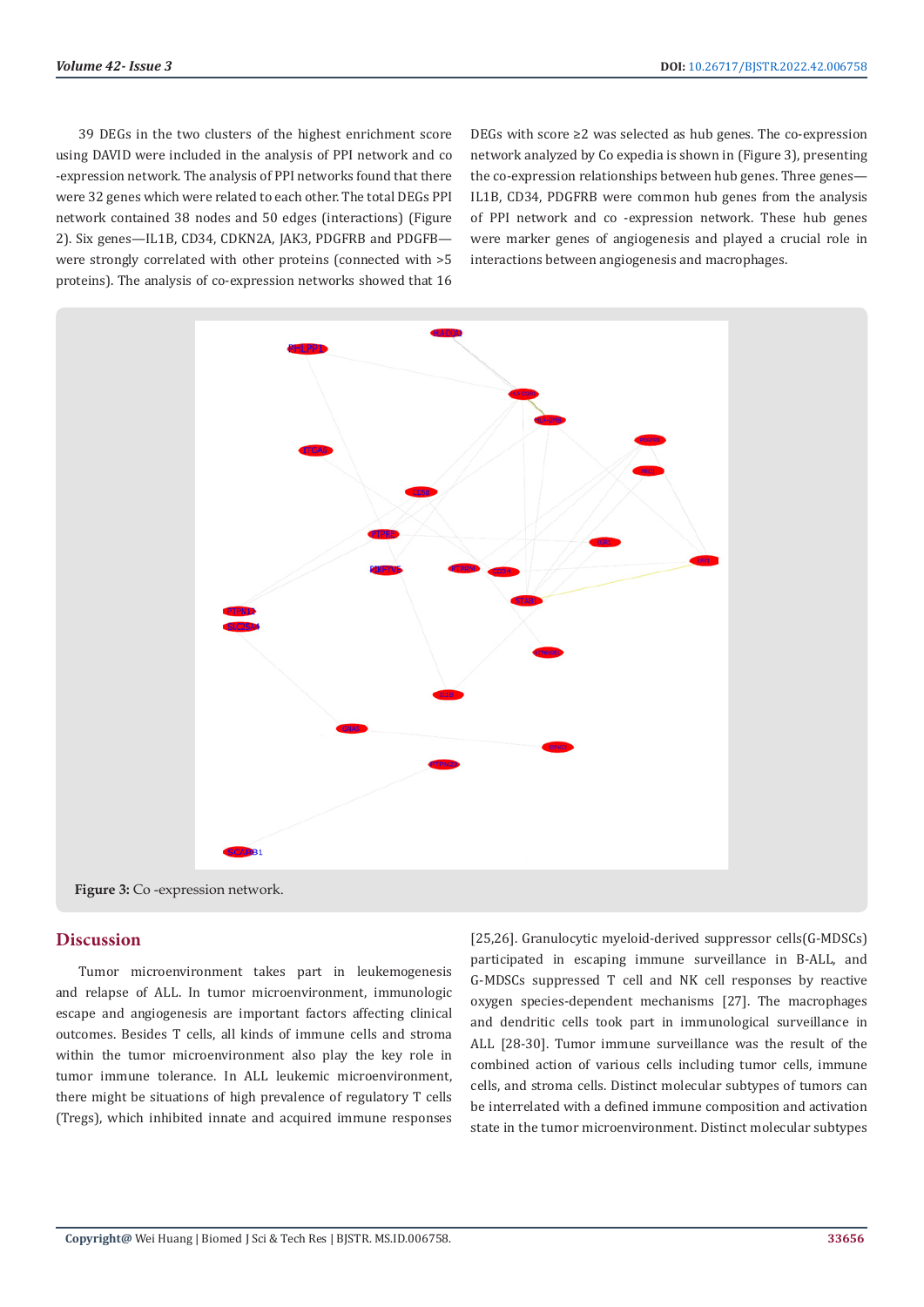of tumors evade immune surveillance in different ways. This is very important for precise immunotherapy that the different molecular mutations lead to different patterns of immune escapes [31]. PAX5 alterations are common in B-ALL [3-5].

The effect of PAX5 mutations on leukemia immunity was not well studied. In our research, by CIBERSORT analysis, we found that there were no statistically difference in the percentages of bone marrow T cells subtypes except follicular helper (Tfh) cells between PAX5 mutations B-ALL and wild type B-ALL. The role of Tfh cells was not explicit, some papers showed that tumor infiltrating Tfh cells were related to good clinical prognosis for breast cancer [32,33]. The proportion of CD8+ T cells, as an important effector cells in the tumor environment, had no significant difference between PAX5 mutations B-ALL and wild type B-ALL. Although PAX5 mutations caused changes of T cell subsets, these changes were insufficient to explain immune tolerance by PAX5 mutations. We turned our attentions to changes of macrophages. Our results showed the changes of macrophages were significant in the tumor environment. The percentages of M0 in B-ALL with PAX5 mutations was higher than that in B-ALL without PAX5 mutations( $p < 0.001$ ). Macrophages were significant in tumor immune responses. The function of macrophages in tumor immunity was established because chronic inflammation has a bearing on tumor promotion/ progression. Macrophages not only affected the function of CD8+ T-cells and CD4+ T-helper cells [34], but also affected tumor angiogenesis [35].

The function of macrophages depends on the polarization state of macrophages in the tumor microenvironment. M1 macrophages had anti-tumor effects, M2 macrophages can act to directly increase tumor growth. Conversion of M1 to M2 phenotypes suppresses intertumoral CD8+ T cell recruitment [36]. M2 macrophages drove T-cell exhaustion by inhibitory molecules [37]. M0 macrophages are presumed naïve cells that have not been stimulated or received signals that promote activation and functional polarization. M0 and M2 macrophages have radically different characteristics compared with M1 macrophages [38]. The exosomes from M1 macrophages, rather than the exosomes from M0 or M2 macrophages, supported differentiation of mesenchymal stem cells [39]. In recent years, multiple studies showed that high M0 indicated poor prognosis in tumors [40-44]. In the tumor microenvironment, tumor cells induced the immune escape by inhibiting the polarization of M0 to M1 or promoting the polarization of M0 to M2. PAX5 mutations inducing immune escape might be related to PAX5 mutations inhibiting the polarization of M0 macrophages. In addition to changes of immune cells of ALL with PAX5 mutations, we also focused on the genetic changes in the tumor microenvironment of ALL with PAX5 mutations. GO analysis showed GEPs were involved in MHC class II protein complex, MHC class II receptor activity,

antigen processing and presentation. GO analysis also showed GEPs were involved in endocytic vesicle membrane, trans-Golgi network membrane. Macrophages are important antigen presenting cells.

The endocytic vesicle and trans-Golgi network played an important role in antigen processing and presentation [23]. The difference in antigen processing and presentation not only affected the functional state of macrophages, but also affected the anti-tumor effect of macrophages [45,46]. GEPs induced by PAX5 mutations might be involved in changes of macrophages antigen presentation and changes of macrophages polarization state. From GO analyses, except MHC class II, PTPs were the main genes involved in BP and MF classifications. PTPs were required for extensive biological processes including antigen presentation [24]. In the tumor microenvironment, PTPs were involved in the intracellular signaling and the intercellular signaling between immune cells, tumor cells and stroma. PTPs participated in antigen receptor signal transduction, macrophages migration and polarizing, T cells activation and angiogenesis [47-50]. Abnormalities in PTPs took part in the pathogenesis of cancer and immune deficiencies [24]. GEPs of PTPs included transmembrane PTPs such as PTPRE, PTPRM, PTPRK, non-transmembrane PTPs such as PTPN1, PTPN2, PTPN12, PTPN23 and Myotubularin MTMR1. The highly expressed genes included PTPRM, PTPN2, PTPN23, MTMR1 and the low expression genes included PTPRE, PTPRK, PTPRE, PTPN1, PTPN12(Supplementary material 2). Current research showed that high expression of PTPRM predicted poor prognosis and promoted tumor growth and lymph node metastasis in cervical cancer and breast cancer [51,52].

The increased PTPN2 expression correlated with tumor progression [53]. The deficiency of PTPN1 is sufficient to promote the development of acute myeloid leukemia [54]. One study suggested that high PTPN2 expression decreased antitumor immune responses in the tumor microenvironment. In several colorectal carcinoma models, the specific PTPN2 deletion in antigen presenting cells or T-cells reduced tumor burden by promoting CD44+ effector/memory T-cells, as well as CD8+ T-cell infiltration and cytotoxicity into the tumor [53]. Another study showed activation of PTPN2 reduced IFN-γ-induced inflammatory responses in macrophages by reducing expression or secretion of multiple cytokines [55]. The cleavage of PTPN2 induced a shift of immune response toward anti-inflammatory state by alteration of cytokine and chemokine profiles [56]. PTPN1 deficiency increased M2 macrophage responses accompanied by increased cytokines IL-10 and IL-4 [54]. PTP1B deficiency increased the effects of proinflammatory in both human and rodent macrophages and induced a loss of viability in resting macrophages [57]. The above-mentioned studies suggested that PTPs were involved in the polarization and migration of macrophages. GEPs of PTPs might participate in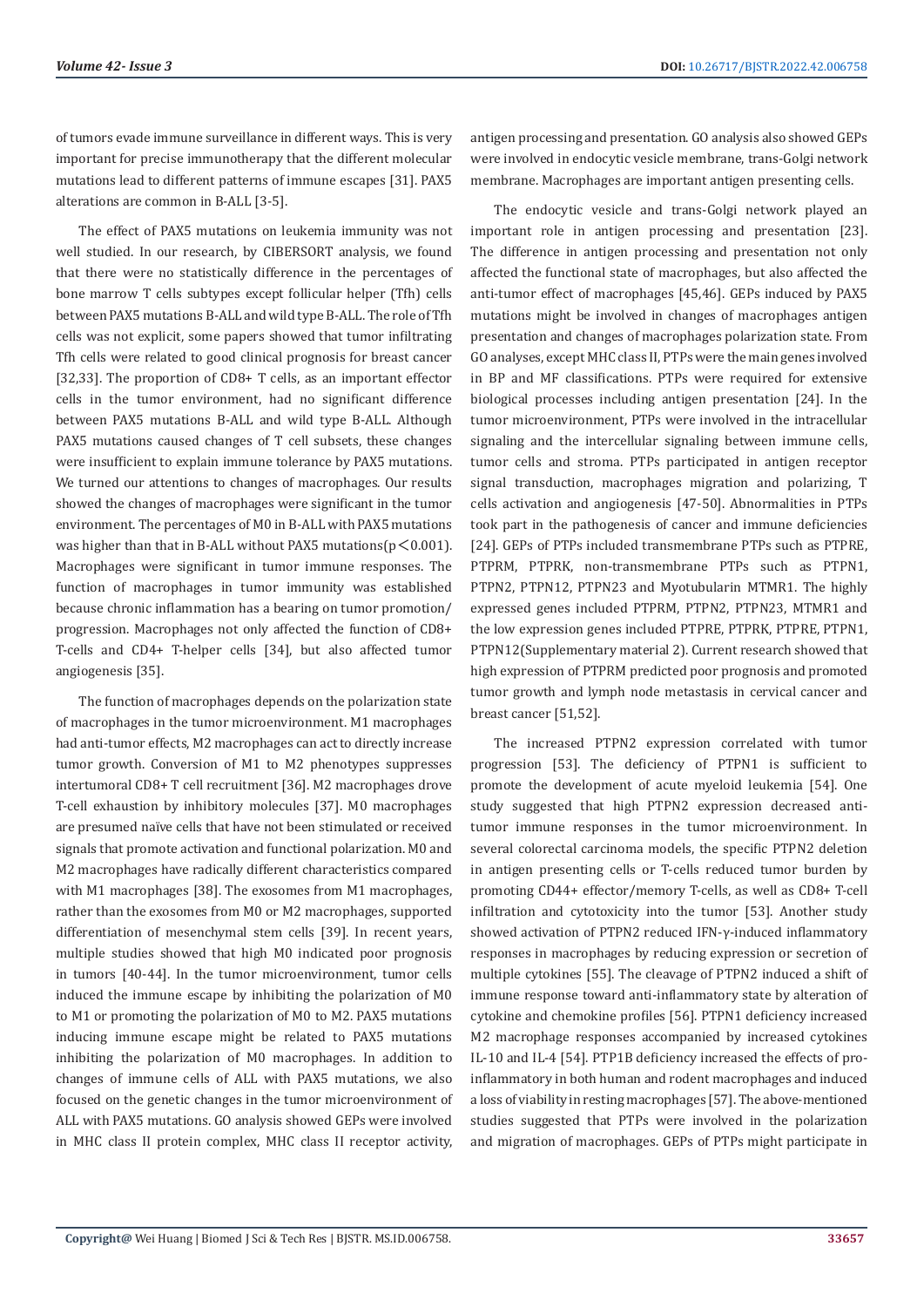changes of macrophages induced by PAX5 mutations. Based on the PPI network and co-expression network, we successfully built 3 highly associated genes, such as PDGFRB, IL1B, CD34, which were marker genes of angiogenesis. Macrophages were supposed to take part in inflammatory and tumor angiogenesis [58].

PDGF signal pathway [59,60] and IL1 signal pathway [61,62] played important roles in tumor angiogenesis caused by macrophages [63]. CD34 was not only an important marker of hematopoietic stem cells, but also an important marker of angiogenesis in tumor microenvironment [64,65]. Current PAX5 studies showed that PAX5 mutations did not reverse B cell differentiation into hematopoietic stem cells and did not affect CD34 expression [66-68]. Marrow angiogenesis was also one of poor prognostic factors of leukemia [69,70]. CD34 staining was still an important method to reflect the micro vessel density (MVD) in leukemia bone marrow microenvironment [69,71]. So, we have reason to infer that high expression of CD34 induced by PAX5 mutations might suggest angiogenesis, which needs to be verified by subsequent experiments. Tumor associated macrophages promoted angiogenesis by production of pro-angiogenic factors [72]. In hepatocellular carcinoma, M0 Macrophage enriched angiogenesis hallmark genes [73]. Combined with other studies and our analysis, we inferred that abnormal macrophage induced by PAX5 mutations were associated with angiogenesis induced by PAX5 mutations by PDGF signal pathway and IL1 signal pathway. In brief, PAX5 mutations led to macrophage changes, and macrophage changes were related to processes of presentation and angiogenesis in leukemia microenvironment.

# **Competing Interests**

None.

#### **Acknowledgments**

This work was supported by a grant from the National Natural Science Foundation of China (no. 81770164).

### **References**

- 1. [Malard F, Mohty M \(2020\) Acute lymphoblastic leukaemia. Lancet](https://www.mayoclinic.org/diseases-conditions/acute-lymphocytic-leukemia/symptoms-causes/syc-20369077)  [395\(10230\): 1146-1162.](https://www.mayoclinic.org/diseases-conditions/acute-lymphocytic-leukemia/symptoms-causes/syc-20369077)
- 2. [Medvedovic J, Ebert A, Tagoh H \(2011\) PAX5 a master regulator of B cell](https://pubmed.ncbi.nlm.nih.gov/21970955/)  [development and leukemogenesis. Adv Immunol 111: 179-206.](https://pubmed.ncbi.nlm.nih.gov/21970955/)
- 3. [Mullighan CG, Goorha S, Radtke I, Miller CB, Elaine CS, et al. \(2007\)](https://pubmed.ncbi.nlm.nih.gov/17344859/)  [Genome wide analysis of genetic alterations in acute lymphoblastic](https://pubmed.ncbi.nlm.nih.gov/17344859/)  [leukaemia. Nature 446\(7137\): 758-764.](https://pubmed.ncbi.nlm.nih.gov/17344859/)
- 4. [Iacobucci I, Lonetti A, Paoloni F, Cristina P, Anna F, et al. \(2010\) The PAX5](https://pubmed.ncbi.nlm.nih.gov/20534699/)  [gene is frequently rearranged in BCR-ABL1 positive acute lymphoblastic](https://pubmed.ncbi.nlm.nih.gov/20534699/)  [leukemia but is not associated with outcome a report on behalf of the](https://pubmed.ncbi.nlm.nih.gov/20534699/)  [GIMEMA acute leukemia working party. Haematologica 95\(10\): 1683-](https://pubmed.ncbi.nlm.nih.gov/20534699/) [1690.](https://pubmed.ncbi.nlm.nih.gov/20534699/)
- 5. Kim M, Choi JE, She CJ, SangMH, Hee YS, et al. (2001) PAX5 deletion is common and concurrently occurs with CDKN2A deletion in B lineage acute lymphoblastic leukemia. Blood Cells Mol Dis 47(1): 62-66.
- 6. [Liu XM, Zhang L, Ruan M, Liu TF, Jia YZ, et al. \(2016\) Significance of PAX5](https://pubmed.ncbi.nlm.nih.gov/27097569/) [deletion in childhood B lineage acute lymphoblastic leukemia without](https://pubmed.ncbi.nlm.nih.gov/27097569/) [reproducible chromosomal abnormalities. Zhong Guo Dang Dai Er Ke Za](https://pubmed.ncbi.nlm.nih.gov/27097569/) [Zhi 18\(4\): 287-291.](https://pubmed.ncbi.nlm.nih.gov/27097569/)
- 7. [Pastorczak A, DomkaK K, Fidyt K \(2021\) Mechanisms of Immune Evasion](https://pubmed.ncbi.nlm.nih.gov/33810515/) [in Acute Lymphoblastic Leukemia. Cancers Basel 3\(7\): 1536.](https://pubmed.ncbi.nlm.nih.gov/33810515/)
- 8. [Tamura R, Tanaka T, Yamamoto Y, Yasuharu Akasaki, Hikaru Sasaki](https://www.futuremedicine.com/doi/10.2217/imt-2018-0006) [\(2018\) Dual role of macrophage in tumor immunity. Immunotherapy](https://www.futuremedicine.com/doi/10.2217/imt-2018-0006) [10\(10\): 899-909](https://www.futuremedicine.com/doi/10.2217/imt-2018-0006)
- 9. [Zena W, Lu PF \(2015\) The Role of Stroma in Tumor Development. The](https://pubmed.ncbi.nlm.nih.gov/26222075/) [Cancer Journal 21\(4\): 250-253.](https://pubmed.ncbi.nlm.nih.gov/26222075/)
- 10. [Snyder A, Makarov V, Merghoub T, Yuan J, Jesse MZ, et al. \(2014\) Genetic](https://pubmed.ncbi.nlm.nih.gov/25409260/) [basis for clinical response to CTLA 4 blockade in melanoma. N Engl J Med](https://pubmed.ncbi.nlm.nih.gov/25409260/) [371\(20\): 2189-2199.](https://pubmed.ncbi.nlm.nih.gov/25409260/)
- 11. Teodoro JG, Evans SK, Green MR (2007) Inhibition of tumor angiogenesis by p53 A new role for the guardian of the genome. J Mol Med Ber 85(11): 1175-1186.
- 12. [Gu J, Li T, Zhao L, Xue Liang, Xing Fu, et al. \(2017\) Identification of](https://pubmed.ncbi.nlm.nih.gov/28316978/) [Significant Pathways Induced by PAX5 Haploinsufficiency Based on](https://pubmed.ncbi.nlm.nih.gov/28316978/) [Protein-Protein Interaction Networks and Cluster Analysis in Raji Cell](https://pubmed.ncbi.nlm.nih.gov/28316978/) [Line. Biomed Res Int, pp. 5326370.](https://pubmed.ncbi.nlm.nih.gov/28316978/)
- 13. [Jacoby E, Nguyen SM, Fountaine TJ, Welp K, Gryder BE, et al. \(2016\)](https://www.researchgate.net/publication/305693999_CD19_CAR_immune_pressure_induces_B-precursor_acute_lymphoblastic_leukaemia_lineage_switch_exposing_inherent_leukaemic_plasticity) [CD19 CAR immune pressure induces B precursor acute lymphoblastic](https://www.researchgate.net/publication/305693999_CD19_CAR_immune_pressure_induces_B-precursor_acute_lymphoblastic_leukaemia_lineage_switch_exposing_inherent_leukaemic_plasticity) [leukaemia lineage switch exposing inherent leukaemic plasticity. Nat](https://www.researchgate.net/publication/305693999_CD19_CAR_immune_pressure_induces_B-precursor_acute_lymphoblastic_leukaemia_lineage_switch_exposing_inherent_leukaemic_plasticity) [Commun 7\(1\): 12320.](https://www.researchgate.net/publication/305693999_CD19_CAR_immune_pressure_induces_B-precursor_acute_lymphoblastic_leukaemia_lineage_switch_exposing_inherent_leukaemic_plasticity)
- 14. [Li X, Chen W \(2019\) Mechanisms of failure of chimeric antigen receptor](https://pubmed.ncbi.nlm.nih.gov/31577606/) [T-cell therapy. Curr Opin Hematol 26\(6\): 427-433.](https://pubmed.ncbi.nlm.nih.gov/31577606/)
- 15. [Schrappe M, Reiter A, Ludwig WD, J Harott, M Zimmermann, et al. \(2000\)](https://pubmed.ncbi.nlm.nih.gov/10828010/) [Improved outcome in childhood acute lymphoblastic leukemia despite](https://pubmed.ncbi.nlm.nih.gov/10828010/) [reduced use of anthracyclines and cranial radiotherapy results of trial](https://pubmed.ncbi.nlm.nih.gov/10828010/) [ALL BFM 90. Blood 95\(11\): 3310-3322.](https://pubmed.ncbi.nlm.nih.gov/10828010/)
- 16. Mullighan CG, Su X, Zhang J, et al Deletion of IKZF1 and prognosis in acute lymphoblastic leukemia. N Engl J Med 360(5): 470-480.
- 17. [Kang H, Chen IM, Wilson CS, Edward JB, Richard CH, et al. \(2010\) Gene](https://pubmed.ncbi.nlm.nih.gov/19880498/) [expression classifiers for relapse-free survival and minimal residual](https://pubmed.ncbi.nlm.nih.gov/19880498/) [disease improve risk classification and outcome prediction in pediatric](https://pubmed.ncbi.nlm.nih.gov/19880498/) [B-precursor acute lymphoblastic leukemia. Blood 115\(7\): 1394-1405.](https://pubmed.ncbi.nlm.nih.gov/19880498/)
- 18. Groth D, Hartmann S, Klie S (2013) Principal components analysis. Methods in molecular biology Clifton N J 930: 527-547.
- 19. [Newman AM, Liu CL, Green MR, Andrew JG, Feng W, et al. \(2015\) Robust](https://pubmed.ncbi.nlm.nih.gov/25822800/) [enumeration of cell subsets from tissue expression profiles. Nat Methods](https://pubmed.ncbi.nlm.nih.gov/25822800/) [12\(5\): 453-457.](https://pubmed.ncbi.nlm.nih.gov/25822800/)
- 20. [Huang DW, Sherman BT, Lempicki RA \(2009\) Systematic and integrative](https://www.nature.com/articles/nmeth.4346) [analysis of large gene lists using DAVID bioin formatics resources.](https://www.nature.com/articles/nmeth.4346) [Nature Protocols 4\(1\): 44-57.](https://www.nature.com/articles/nmeth.4346)
- 21. [Szklarczyk D, Franceschini A, Kuhn M, Milan S, Roth A, et al. \(2011\) The](https://pubmed.ncbi.nlm.nih.gov/21045058/) [STRING database in 2011 functional interaction networks of proteins,](https://pubmed.ncbi.nlm.nih.gov/21045058/) [globally integrated and scored. Nucleic Acids Research 39\(1\): 561-568.](https://pubmed.ncbi.nlm.nih.gov/21045058/)
- 22. [Yang S, Kim CY, Hwang S, Kim E, Kim H, et al. \(2017\) COEXPEDIA](https://pubmed.ncbi.nlm.nih.gov/27679477/) [exploring biomedical hypotheses via co expressions associated with](https://pubmed.ncbi.nlm.nih.gov/27679477/) [medical subject headings MeSH. Nucleic Acids Res 45\(1\): 389-396.](https://pubmed.ncbi.nlm.nih.gov/27679477/)
- 23. [Blander JM \(2018\) Regulation of the Cell Biology of Antigen Cross-](https://pubmed.ncbi.nlm.nih.gov/29490164/)[Presentation. Annu Rev Immunol 36: 717-753.](https://pubmed.ncbi.nlm.nih.gov/29490164/)
- 24. [Alonso A, Sasin J, Bottini N, Ilan F, Iddo F, et al. \(2004\) Protein tyrosine](https://pubmed.ncbi.nlm.nih.gov/15186772/) [phosphatases in the human genome. Cell 117\(6\): 699-711.](https://pubmed.ncbi.nlm.nih.gov/15186772/)
- 25. Plitas G, Rudensky AY (2016) Regulatory T Cells Differentiation and Function. Cancer Immunol Res 4(9): 721-725.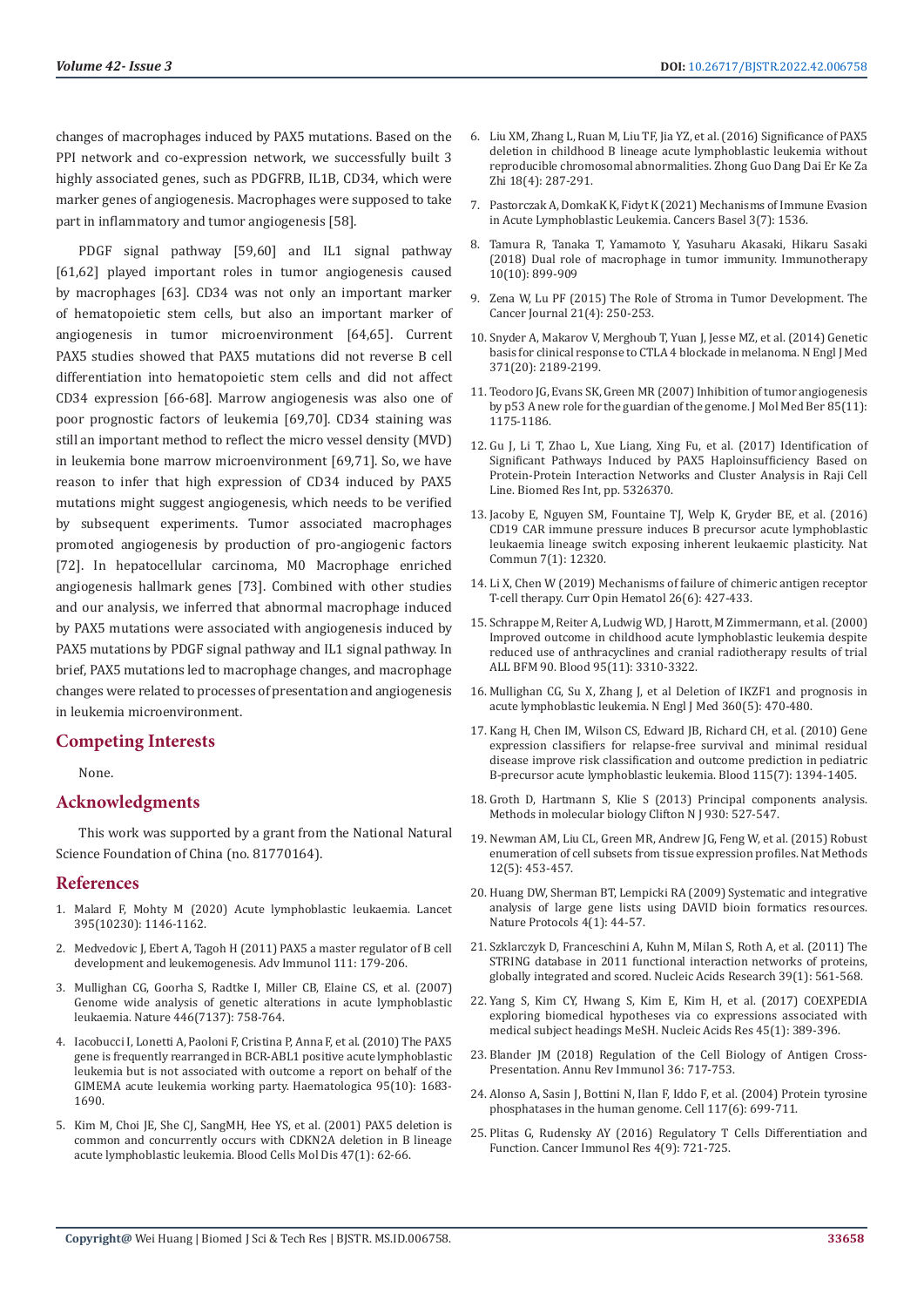- 26. Nied´zwiecki M, Budził[o O, Adamkiewicz Drozy nska E, D Pawik G, M](https://www.ncbi.nlm.nih.gov/labs/pmc/articles/PMC6421759/)  [Zielinski, et al \(2019\) CD4+CD25highCD127low/-FoxP3+Regulatory](https://www.ncbi.nlm.nih.gov/labs/pmc/articles/PMC6421759/)  [T-Cell Population in Acute Leukemias: A Review of the Literature. J](https://www.ncbi.nlm.nih.gov/labs/pmc/articles/PMC6421759/)  [Immunol Res 2019: 2816498.](https://www.ncbi.nlm.nih.gov/labs/pmc/articles/PMC6421759/)
- 27. [Liu YF, Chen YY, He YY, Jia YW, Jian PY, et al. \(2017\) Expansion and](https://pubmed.ncbi.nlm.nih.gov/28619949/)  [activation of granulocytic, myeloid-derived suppressor cells in childhood](https://pubmed.ncbi.nlm.nih.gov/28619949/)  [precursor B cell acute lymphoblastic leukemia. J Leukoc Biol 102\(2\):](https://pubmed.ncbi.nlm.nih.gov/28619949/)  [449-458.](https://pubmed.ncbi.nlm.nih.gov/28619949/)
- 28. [Song JX, Wen Y, Li RW, Dong T, Tang YF, et al. \(2020\) Phenotypic](https://pubmed.ncbi.nlm.nih.gov/31953585/)  [characterization of macrophages in the BMB sample of human acute](https://pubmed.ncbi.nlm.nih.gov/31953585/)  [leukemia. Ann Hematol 99\(3\): 539-547.](https://pubmed.ncbi.nlm.nih.gov/31953585/)
- 29. [Valencia J, Fernández Sevilla LM, Fraile Ramos A, Rosa S, Eva J, et al](https://www.ncbi.nlm.nih.gov/labs/pmc/articles/PMC6679123/)  [\(2019\) Acute Lymphoblastic Leukaemia Cells Impair Dendritic Cell and](https://www.ncbi.nlm.nih.gov/labs/pmc/articles/PMC6679123/)  [Macrophage Differentiation: Role of BMP4. Cells 8\(7\): 722.](https://www.ncbi.nlm.nih.gov/labs/pmc/articles/PMC6679123/)
- 30. [Lyu A, Triplett TA, Nam SH, Hu Z, dhivya A, et al. \(2020\) Tumor associated](https://pubmed.ncbi.nlm.nih.gov/32845007/)  [myeloid cells provide critical support for T ALL. Blood 136\(16\): 1837-](https://pubmed.ncbi.nlm.nih.gov/32845007/) [1850.](https://pubmed.ncbi.nlm.nih.gov/32845007/)
- 31. [Wellenstein MD, de Visser KE \(2018\) Cancer-Cell-Intrinsic Mechanisms](https://pubmed.ncbi.nlm.nih.gov/29562192/)  [Shaping the Tumor Immune Landscape. Immunity 48\(20\): 399-416.](https://pubmed.ncbi.nlm.nih.gov/29562192/)
- 32. [Hetta HF, Elkady A, Yahia R, Ahmed KM, Saad MM, et al. \(2020\) T](https://pubmed.ncbi.nlm.nih.gov/32061875/)  [follicular helper and T follicular regulatory cells in colorectal cancer: A](https://pubmed.ncbi.nlm.nih.gov/32061875/)  [complex interplay. J Immunol Methods 480: 112753.](https://pubmed.ncbi.nlm.nih.gov/32061875/)
- 33. Gu Trantien C, Loi S, Garaud S, Equeter C, Myriam L, et al. (2013) CD4+ follicular helper T cell infiltration predicts breast cancer survival. J Clin Invest 123(7): 2873-2892.
- 34. [Curtis LT, Sebens S, Frieboes HB \(2021\) Modeling of tumor response](https://pubmed.ncbi.nlm.nih.gov/33180183/)  [to macrophage and T lymphocyte interactions in the liver metastatic](https://pubmed.ncbi.nlm.nih.gov/33180183/)  [microenvironment. Cancer Immunol Immunother 70\(5\): 1475-1488.](https://pubmed.ncbi.nlm.nih.gov/33180183/)
- 35. Fu LQ, Du WL, Cai MH, Jia YY, Yuan ZY, et al. (2020) The roles of tumor associated macrophages in tumor angiogenesis and metastasis. Cell Immunol 353: 104119.
- 36. [Petty AJ, Li A, Wang X, Rui D, Heyman B, et al. \(2019\) Hedgehog signaling](https://pubmed.ncbi.nlm.nih.gov/31638600/)  [promotes tumor-associated macrophage polarization to suppress](https://pubmed.ncbi.nlm.nih.gov/31638600/)  [intratumoral CD8+ T cell recruitment. J Clin Invest 129\(12\): 5151-5162.](https://pubmed.ncbi.nlm.nih.gov/31638600/)
- 37. [Yin C, Han Q, Xu D, Zheng B, Zhao X, et al. \(2019\) SALL4-mediated](https://pubmed.ncbi.nlm.nih.gov/31143524/)  [upregulation of exosomal miR 146a 5p drives T-cell exhaustion by](https://pubmed.ncbi.nlm.nih.gov/31143524/)  M2 tumor associated macrophages in HCC. Oncoimmunology 8(7): [1601479.](https://pubmed.ncbi.nlm.nih.gov/31143524/)
- 38. [Liu Y, Chen W, Minze LJ, Jacek ZK, Xian CL, et al. \(2016\) Dissonant](https://pubmed.ncbi.nlm.nih.gov/27628094/)  [response of M0 M2 and M1 bone marrow derived macrophages to RhoA](https://pubmed.ncbi.nlm.nih.gov/27628094/)  [pathway interference. Cell Tissue Res 366\(3\): 707-720.](https://pubmed.ncbi.nlm.nih.gov/27628094/)
- 39. [Xia Y, He XT, Xu XY, Bei-Min Tian, Ying An, et al. \(2020\) Exosomes](https://www.ncbi.nlm.nih.gov/labs/pmc/articles/PMC7185029/)  [derived from M0 M1 and M2 macrophages exert distinct influences on](https://www.ncbi.nlm.nih.gov/labs/pmc/articles/PMC7185029/)  [the proliferation and differentiation of mesenchymal stem cells. Peer J](https://www.ncbi.nlm.nih.gov/labs/pmc/articles/PMC7185029/)  [8: 8970.](https://www.ncbi.nlm.nih.gov/labs/pmc/articles/PMC7185029/)
- 40. [Xie ZY, Xin L, He YZ, Song Wu, Shiyue Wang, et al. \(2020\) Immune Cell](https://www.ncbi.nlm.nih.gov/labs/pmc/articles/PMC7642595/)  [Confrontation in the Papillary Thyroid Carcinoma Microenvironment.](https://www.ncbi.nlm.nih.gov/labs/pmc/articles/PMC7642595/)  [Front Endocrinol \(Lausanne\) 11: 570604.](https://www.ncbi.nlm.nih.gov/labs/pmc/articles/PMC7642595/)
- 41. [Zhong QY, Fan EX, Feng GY, Qi YC, Gou XX, et al. \(2019\) A gene expression](https://pubmed.ncbi.nlm.nih.gov/31729963/)[based study on immune cell subtypes and glioma prognosis. BMC Cancer](https://pubmed.ncbi.nlm.nih.gov/31729963/)  [19\(1\): 1116.](https://pubmed.ncbi.nlm.nih.gov/31729963/)
- 42. [Liu JH, Xu W, Li SY, Rui S, Cheng W, et al. \(2020\) Multi omics analysis](https://pubmed.ncbi.nlm.nih.gov/33173439/)  [of tumor mutational burden combined with prognostic assessment in](https://pubmed.ncbi.nlm.nih.gov/33173439/)  [epithelial ovarian cancer based on TCGA database. Int J Med Sci 17\(18\):](https://pubmed.ncbi.nlm.nih.gov/33173439/)  [3200-3213.](https://pubmed.ncbi.nlm.nih.gov/33173439/)
- 43. [Ali HR, Chlon L, Pharoah PDP, Florian Markowetz, Carlos Caldas, et](https://journals.plos.org/plosmedicine/article?id=10.1371/journal.pmed.1002194)  [al. \(2016\) Patterns of Immune Infiltration in Breast Cancer and Their](https://journals.plos.org/plosmedicine/article?id=10.1371/journal.pmed.1002194)  [Clinical Implications: A Gene-Expression-Based Retrospective Study.](https://journals.plos.org/plosmedicine/article?id=10.1371/journal.pmed.1002194)  [PLoS Med 13\(12\): 1002194.](https://journals.plos.org/plosmedicine/article?id=10.1371/journal.pmed.1002194)
- 44. [Xu C, Sui S, Shang Y, Yu Z, Han J, et al. \(2020\) The landscape of immune](https://pubmed.ncbi.nlm.nih.gov/32322419/) [cell infiltration and its clinical implications of pancreatic ductal](https://pubmed.ncbi.nlm.nih.gov/32322419/) [adenocarcinoma. J Adv Res 24: 139-148.](https://pubmed.ncbi.nlm.nih.gov/32322419/)
- 45. [Shapouri-Moghaddam A, Mohammadian S, Vazini H, Mahid T, Seyed AE,](https://pubmed.ncbi.nlm.nih.gov/29319160/) [et al. \(2018\) Macrophage plasticity, polarization, and function in health](https://pubmed.ncbi.nlm.nih.gov/29319160/) [and disease. J Cell Physiol 233\(9\): 6425-6440.](https://pubmed.ncbi.nlm.nih.gov/29319160/)
- 46. [RStopforth RJ, Ward ES \(2020\) The Role of Antigen Presentation in](https://pubmed.ncbi.nlm.nih.gov/33389885/) [Tumor Associated Macrophages. Crit Rev Immunol 40\(3\): 205-224.](https://pubmed.ncbi.nlm.nih.gov/33389885/)
- 47. [Morales LD, Archbold AK, Olivarez S, Thomas JS, John D, et al. \(2019\) The](https://www.ncbi.nlm.nih.gov/labs/pmc/articles/PMC6692238/) [role of T-cell protein tyrosine phosphatase in epithelial carcinogenesis.](https://www.ncbi.nlm.nih.gov/labs/pmc/articles/PMC6692238/) [Mol Carcinog 58\(9\): 1640-1647.](https://www.ncbi.nlm.nih.gov/labs/pmc/articles/PMC6692238/)
- 48. [Lee C, Rhee I \(2019\) Important roles of protein tyrosine phosphatase](https://pubmed.ncbi.nlm.nih.gov/30959160/) [PTPN12 in tumor progression. Pharmacol Res 144: 73-78.](https://pubmed.ncbi.nlm.nih.gov/30959160/)
- 49. [Y Arimura, K Shimizu, M Koyanagi \(2014\) Effects of protein tyrosine](https://pubmed.ncbi.nlm.nih.gov/25152368/) [phosphatase PEST are reversed by Akt in T cells. Cell Signal 26\(12\):](https://pubmed.ncbi.nlm.nih.gov/25152368/) [2721-2729.](https://pubmed.ncbi.nlm.nih.gov/25152368/)
- 50. [Sharma Y, Ahmad A, Bashir S, Asif E, Farah K, et al. \(2016\) Implication](https://pubmed.ncbi.nlm.nih.gov/26987952/) [of protein tyrosine phosphatase SHP-1 in cancer-related signaling](https://pubmed.ncbi.nlm.nih.gov/26987952/) [pathways. Future Oncol 12\(10\): 1287-1289.](https://pubmed.ncbi.nlm.nih.gov/26987952/)
- 51. [Liu P, Zhang C, Liao Y, Liu J, J Huang, et al. \(2020\) High expression of](https://www.nature.com/articles/s41419-020-02826-x) [PTPRM predicts poor prognosis and promotes tumor growth and lymph](https://www.nature.com/articles/s41419-020-02826-x) [node metastasis in cervical cancer. Cell Death Dis 11\(8\): 687.](https://www.nature.com/articles/s41419-020-02826-x)
- 52. [Sun PH, Ye L, Mason MD, Wen GJ \(2012\) Protein tyrosine phosphatase](https://pubmed.ncbi.nlm.nih.gov/23185569/) [µ\(PTP µ or PTPRM\) a negative regulator of proliferation and invasion](https://pubmed.ncbi.nlm.nih.gov/23185569/) [of breast cancer cells, is associated with disease prognosis. PLoS One](https://pubmed.ncbi.nlm.nih.gov/23185569/) [7\(11\): 50183.](https://pubmed.ncbi.nlm.nih.gov/23185569/)
- 53. [Spalinger MR, Manzini R, Hering L, Riggs JB, Gottier C, et al. \(2018\)](https://pubmed.ncbi.nlm.nih.gov/29444435/) [PTPN2 Regulates Inflammasome Activation and Controls Onset of](https://pubmed.ncbi.nlm.nih.gov/29444435/) [Intestinal Inflammation and Colon Cancer. Cell Rep 22\(7\): 1835-1848.](https://pubmed.ncbi.nlm.nih.gov/29444435/)
- 54. [Sommer SL, Morrice N, Pesaresi M, Dawn T, Mark AV, et al. \(2018\)](https://pubmed.ncbi.nlm.nih.gov/29122767/) [Deficiency in Protein Tyrosine Phosphatase PTP1B Shortens Lifespan](https://pubmed.ncbi.nlm.nih.gov/29122767/) [and Leads to Development of Acute Leukemia. Cancer Res 78\(1\): 75-87.](https://pubmed.ncbi.nlm.nih.gov/29122767/)
- 55. [Morón B, Spalinger M, Kasper S, Kristin A, I Frey W, et al. \(2013\) Activation](https://pubmed.ncbi.nlm.nih.gov/24040033/) [of protein tyrosine phosphatase non-receptor type 2 by spermidine](https://pubmed.ncbi.nlm.nih.gov/24040033/) [exerts anti-inflammatory effects in human THP-1 monocytes and in a](https://pubmed.ncbi.nlm.nih.gov/24040033/) [mouse model of acute colitis. PLoS One 8\(9\): 73703.](https://pubmed.ncbi.nlm.nih.gov/24040033/)
- 56. Brenndörfer ED, Brass A, Karthe J, Gustaf A, Johannes GB, et al. (2014) Cleavage of the T cell protein tyrosine phosphatase by the hepatitis C virus nonstructural 3/4A protease induces a Th1 to Th2 shift reversible by ribavirin therapy. J Immunol 192(4): 1671-1680.
- 57. Través PG, Pardo V, Pimentel Santillana M, M Mojena, D Rico, et al. (2014) Pivotal role of protein tyrosine phosphatase 1B (PTP1B) in the macrophage response to pro-inflammatory and anti-inflammatory challenge. Cell Death Dis 5(3): 1125.
- 58. Sunderkötter C, Steinbrink K, Goebeler M, R Bhardwaj, C Sorg, et al. (1994) Macrophages and angiogenesis. J Leukoc Biol 55(3): 410-422.
- 59. [Zhao Y, Adjei AA \(2015\) Targeting Angiogenesis in Cancer Therapy](https://pubmed.ncbi.nlm.nih.gov/26001391/) [Moving Beyond Vascular Endothelial Growth Factor. Oncologist 20\(6\):](https://pubmed.ncbi.nlm.nih.gov/26001391/) [660-673.](https://pubmed.ncbi.nlm.nih.gov/26001391/)
- 60. [Zhang J, Cao R, Zhang Y, Jia T, Cao Y, et al. \(2009\) Differential roles of](https://pubmed.ncbi.nlm.nih.gov/18827023/) [PDGFR alpha and PDGFR beta in angiogenesis and vessel stability.](https://pubmed.ncbi.nlm.nih.gov/18827023/) [FASEB J 23\(1\): 153-163.](https://pubmed.ncbi.nlm.nih.gov/18827023/)
- 61. [Kim HS, Jang JM, Yun SY, Dan Z, Piao Y, et al. \(2019\) Effect of Robinia](https://pubmed.ncbi.nlm.nih.gov/31662518/) [pseudoacacia Leaf Extract on Interleukin-1beta-mediated Tumor](https://pubmed.ncbi.nlm.nih.gov/31662518/) [Angiogenesis. In Vivo 33\(6\): 1901-1910.](https://pubmed.ncbi.nlm.nih.gov/31662518/)
- 62. Voronov E, Carmi Y, Apte RN (2007) Role of IL 1 mediated inflammation in tumor angiogenesis. Adv Exp Med Biol 601: 265-270.